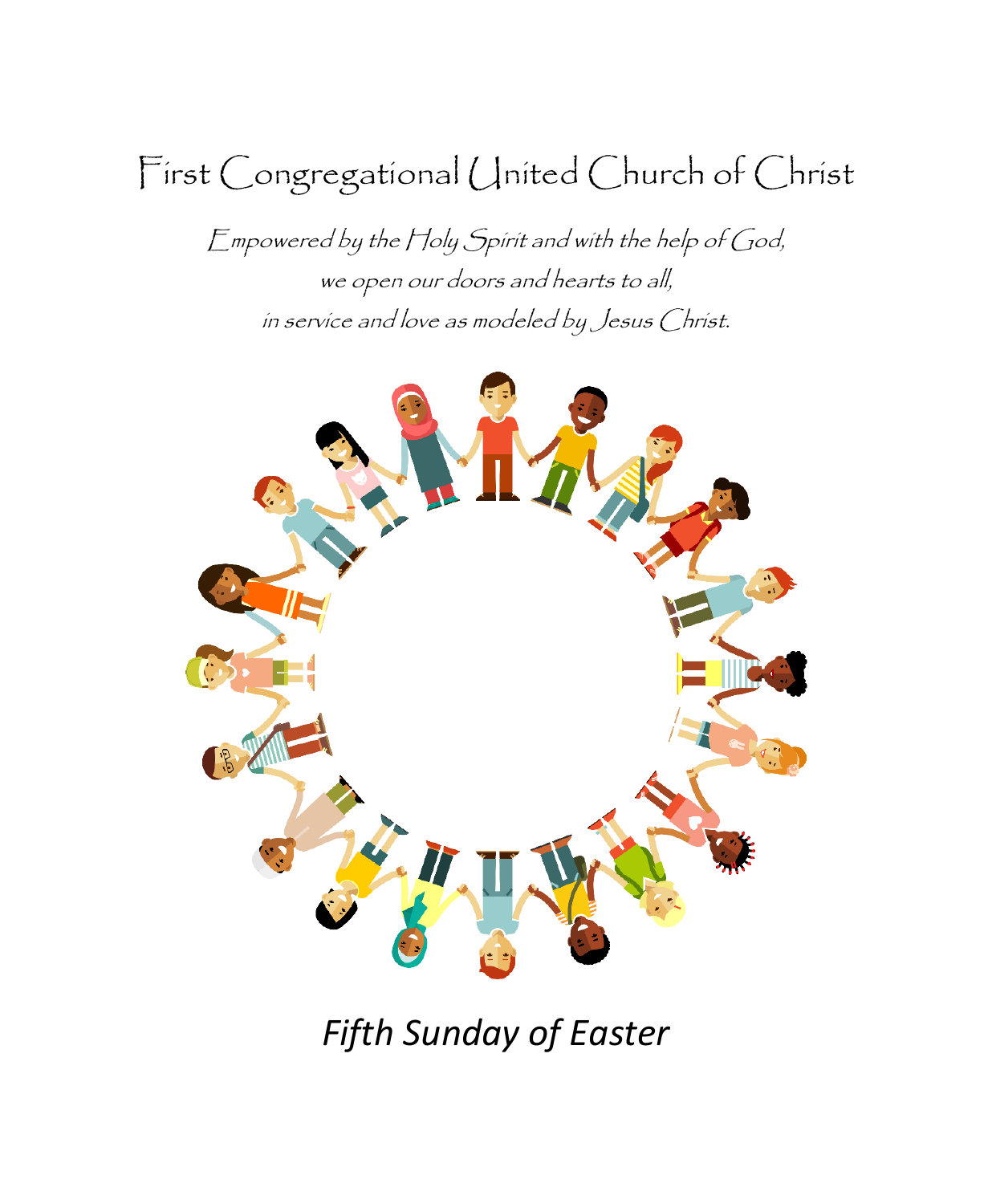*The Lord's Day Fifth Sunday of Easter Half Past Seven in the Morning*

## *The Worship of God*

*Worship is the submission of all our nature to God. It is the quickening of the conscience by God's holiness; the nourishment of the mind with God's truth; the purifying of the imagination by God's beauty; the opening of the heart to God's love; the surrender of the will to God's purpose—all of this gathered up in adoration.*

*~William Temple*

The Prologue

In today's Witness from the Christian Scriptures in the Book of Acts we find a sudden turning point as we read about Cornelius' and Peter's almost simultaneous but very different conversions. Despite Jesus' influence Peter had remained a staunch and stubborn, loyally Kosher, Jew, steadfastly refusing to embrace the "extravagantly welcoming," expansively inclusive, radically hospitable, and vulnerably open requirements set forth in Jesus' gospel, though nothing new, clearly intimated in the Hebrew Bible. In todays reading we learn of Peter's day of reckoning, a disciple no longer allowed his narrow, inflexible, and exclusivist theology. The "Rock" learned a great and valuable lesson that we must continue to discover and live, that "No matter who you are or where you are on life's journey, you are welcome. . . ." Thanks be to God!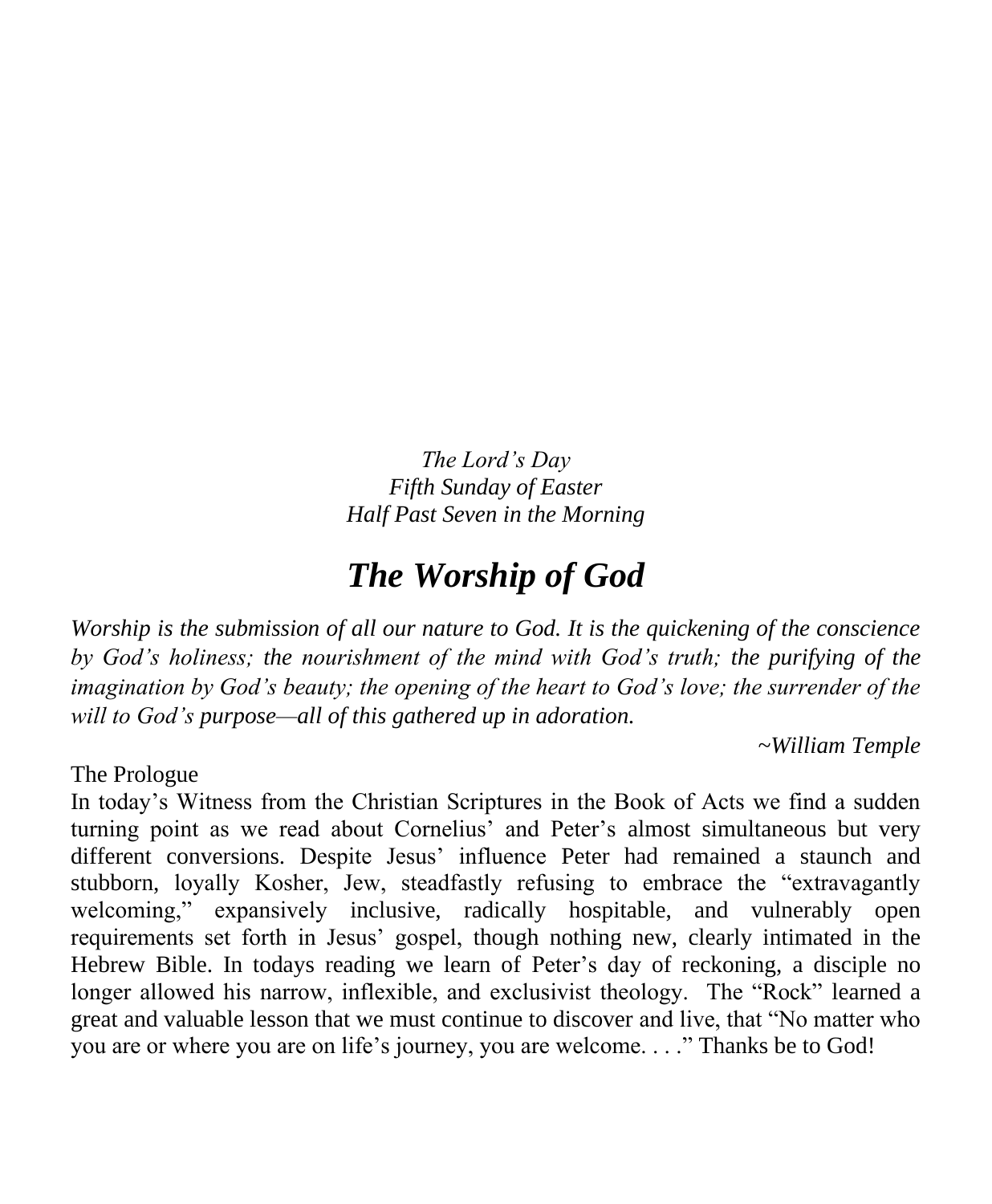Gathering Music The Paschal Greeting Alleluia! Christ is risen! **The Lord is risen indeed! Alleluia!**

The Call to Worship and Welcome

The Spirit of the still speaking God be with you! **And also with you.**

The Music for Piano

The Lighting of the Altar Candles

The Gathering

All you faithful people, gather for worship! Come, for God welcomes you in this sacred hour, as close as our next breath! The Holy One rules over all the earth!

### **Sun, moon, and stars shine forth God's praise, everything created to show the glory of God! We rejoice that God has a place for us in creation!**

Mountains and hills, trees, and animals echo God's praise! The Holy One instructs and equips us for service in God's realm!

### **Let everyone who has breath give praise to the Holy One, the One who provides abundantly for our needs, making us one family dwelling on earth!**

Let us worship God!

### The Collect

Let us pray to the Lord,

God of glorious creation, we bring our praises before you in worship, celebrating your presence with us; your glory fills all heaven and earth, all time and space; your gifts surround us and dwell within us; we are your children; come to wipe away our tears and comfort us in our distress; come to heal our divisions and overcome our prejudices; come, that we might be loved into discipleship; all this we pray through Jesus Christ our Lord, who lives and reigns with you and the holy and still speaking Spirit, one God, now and forever.

### **Amen.**

\*The Opening Hymn, No. 22 LASST UNS ERFREUEN

 *All Creatures of Our God and King*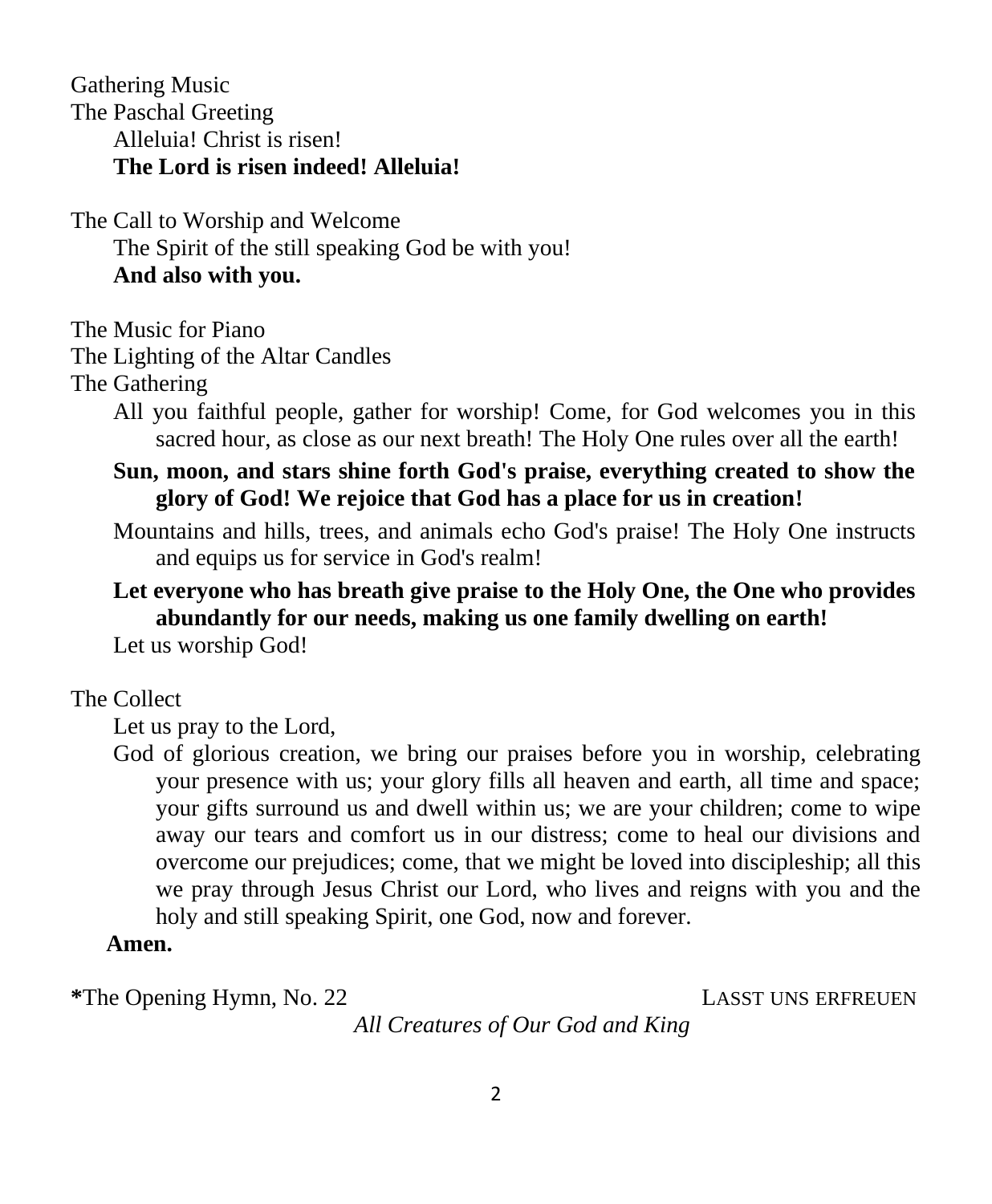\*The Litany of Praise

- God is near to all who call upon the Holy, close to everyone who approaches the author of love in truth!
- **We look to God who supplies our every need, fulfilling the desires of those who seek God's aid and comfort!**
- God is faithful and gracious in word and deed, raising and upholding those who are bowed down and fallen!

### **We seek God's kindness and justice amid our tears and our hopes!**

With open hands God welcomes us and preserves us from all evil and wickedness!

### **Our mouths will speak the praise of God. Let all flesh bless God's holy name forever and ever! Praise the Lord!**

The Witness from the Christian Scriptures **ACTS** 11:1-18

Now the apostles and the believers who were in Judea heard that the Gentiles had also accepted the word of God. So, when Peter went up to Jerusalem, the circumcised believers criticized him,saying, "Why did you go to uncircumcised men and eat with them?" Then Peter began to explain it to them, step by step, saying, "I was in the city of Joppa praying, and in a trance, I saw a vision. There was something like a large sheet coming down from heaven, being lowered by its four corners. And it came close to me. As I looked at it closely, I saw four-footed animals, beasts of prey, reptiles, and birds of the air. I also heard a voice saying to me, 'Get up, Peter! Kill and eat!' But I replied, 'By no means, Lord! For nothing profane or unclean has ever entered my mouth.' But a second time the voice answered from heaven, 'What God has made clean, you must not call profane!' This happened three times! Then everything was pulled up again to heaven. At that very moment three men, sent to me from Caesarea, arrived at the house where we were. The Spirit told me to go with them and not to make a distinction between them and us. These six brothers also accompanied me, and we entered the man's house. He told us how he had seen the angel standing in his house and saying, 'Send to Joppa and bring Simon, who is called Peter! He will give you a message by which you and your entire household will be saved!' And as I began to speak, the Holy Spirit fell upon them just as it had upon us at the beginning. And I remembered the word of the Lord, how he had said, 'John baptized with water, but you will be baptized with the Holy Spirit.' If then God gave them the same gift that he gave us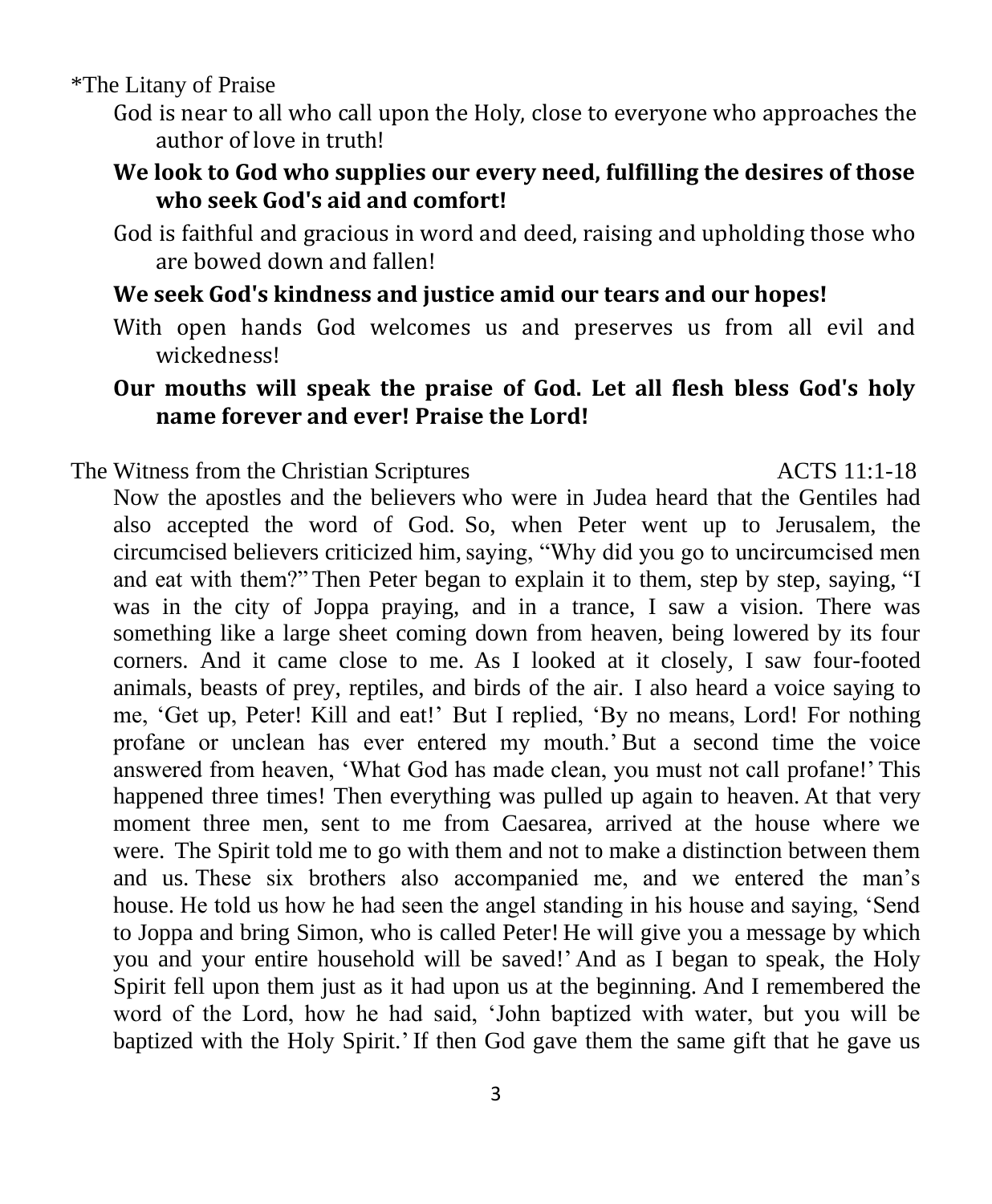when we believed in the Lord Jesus Christ, who was I that I could hinder God?" When they heard this, they were silenced. And they praised God, saying, "Then God has given even to the Gentiles the repentance that leads to life."

Listen to what the Spirit of the still speaking God is saying! **Thanks be to God!**

### The Witness from the Gospels REVELATION 21:1-6

 Then I saw a new heaven and a new earth! For the first heaven and the first earth had passed away, and the sea was no more. And I saw the holy city, the new Jerusalem, coming down out of heaven from God, prepared as a bride adorned for her husband. And I heard a loud voice from the throne saying, "See, the home of God is among mortals! God will dwell with them! They will be God's peoples! And God will be with them! God will wipe every tear from their eyes! Death will be no more! Mourning and crying and pain will be no more, for the first things have passed away!" And the one who was seated on the throne said, "See, I am making all things new!" Also, God said, "Write this, for these words are trustworthy and true!" Then God said to me, "It is done! I am the Alpha and the Omega, the beginning, and the end! To the thirsty I will give water as a gift from the spring of the water of life!"

 Listen to what the Spirit of the still speaking God is saying. **Thanks be to God!**

The Sermon *Everybody: A Hospitably Tableau* Timothy W. Shirley The Music for Meditation The Concerns of the Church The Pastoral Prayer and Lord's Prayer **Our Father who art in heaven, hallowed be Thy name. Thy kingdom come; Thy will be done on earth as it is in heaven. Give us this day our daily bread and forgive us our debts as we forgive our debtors. And lead us not into temptation but deliver us from evil. For Thine is the kingdom, and the power, and the glory forever! Amen.**

*\**The Closing Hymn, No. 494 *They'll Know We Are Christians* ST. BRENDAN'S \*The Benediction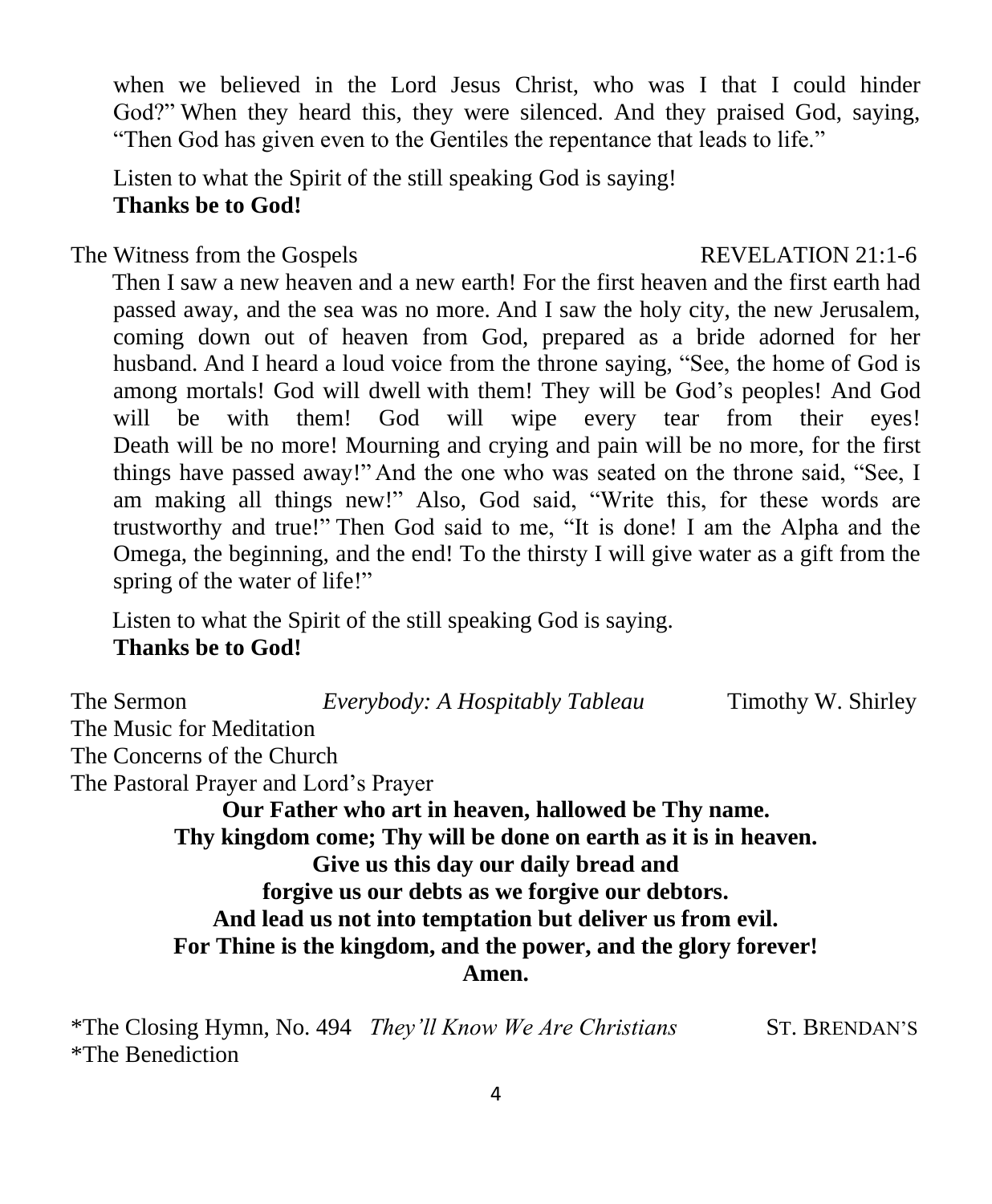\*The Fellowship Song *Let There Be Peace on Earth* WORLD PEACE *Let there be peace on earth, and let it begin with me. With every step I take, let this be my joyous creed. To take each moment and live each moment in peace, eternally! Let there be peace on earth, and let it begin with me.*

The Music for Piano

\*You are invited to stand as you are able.

*The color for Easter Day, the Resurrection of the Lord, and for the Season of Easter, known as Eastertide, is White, symbolizing purity and victory, and remind us of Jesus' victory over death on the cross and his glorious resurrection.*

Worship Notes: All music and text is reprinted through permission of either copyright licenses: OneLicense Annual Reprint License: A-738560 Expires March 20, 2023 CCLI Copyright License 1562668 Expires October 31, 2022

### **Concerns of the Church**

In accordance with CDC guidelines, wearing of masks is now optional. We will continue to sign in for worship. If we have cases of COVID within our congregation brought to our attention, we will notify everyone as soon as possible.

Prayer Concerns: As we worship today our thoughts are with our Ukrainian brothers and sisters.

Scripture readers, ushers, and camcorder operators are always needed as well as readers for the Concerns of the Church. You may sign up by visiting our website; or you may also contact Joy Turpin at: joyfaithchapinturpin@gmail.com or (715)-479-6560.

Just a friendly reminder! The last Sunday of the month is always *A Unity Service*, meeting at *Nine o'clock in the Morning*. Please put these services on your calendar.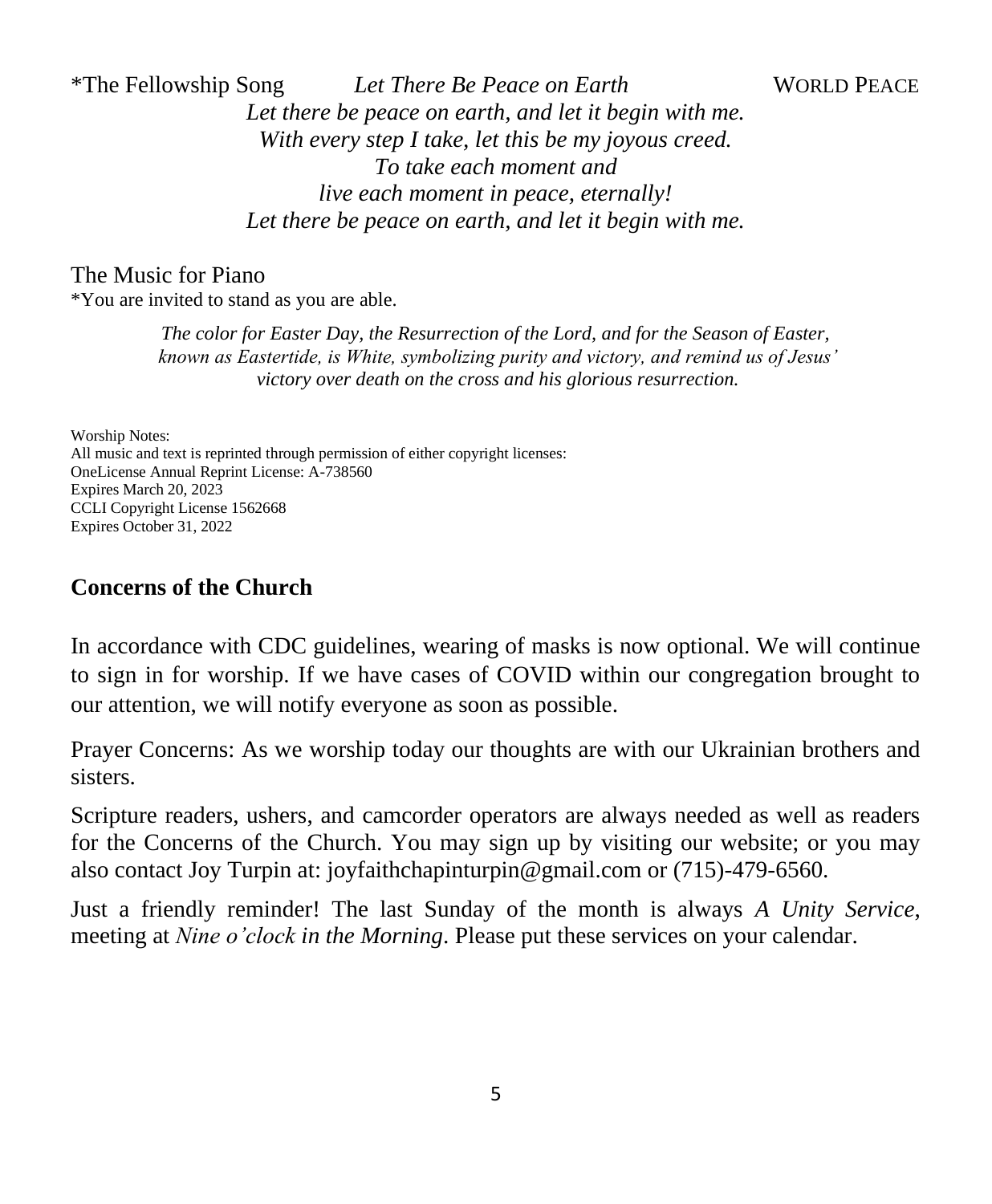We are resuming Coffee Hour today in the parlor following each Sunday service. We are looking for people to provide goodies to share along with the beverages. These can be homemade or purchased. You can contribute cookies, muffins, or other baked goods. If you would be willing to volunteer, please put your name on the sign-up sheet or email or call Debbie Brown in the Church Office. An email will be sent at the beginning of the month to those who are providing snacks for that month.

### **GAME NIGHT COMING SOON**

Mark your calendar for Wednesday, May  $18<sup>th</sup>$  at 6:00 p.m. in Fellowship Hall! Come one, come all! Young (kids welcome) or old, brainchild or dunce…*if you like to play games and have fun,* this night is for you. The games will have you laughing your socks off (sorry, Tim…laughing your shoes off????) with absolutely NO pressure to win (although for you competitive types, there will be a grand champion prize.) No board games, no intricate rules to learn, just lots of silliness, camaraderie, and jollies. And no entry fee! Bring your family, bring your friends (non-First Congregational players welcome) and come and enjoy. Coffee, water, and soda will be provided. If you would like to bring a finger food snack to share, that would be a welcome addition but is not required. We anticipate that the evening will last for 2-3 hours depending on the number of participants. You do not need to pre-register, although it would be helpful in planning if we had an idea of the expected head count. Please contact Barb Helmick or Nancy Diepenbrock if you plan to attend. Or you may put your name(s) on the sign-up sheet at the back of the church. If by chance you do not pre-register, you are welcome to come anyway! There will be room for everyone, and we will make it work! The past two COVID years have been tough on us all. It has been far too long since we spent an evening together in fellowship! Please come and join us and help us get back to some form of normalcy and be ready to have some FUN! Barb Helmick, [helmickjanesh@ymail.com;](mailto:helmickjanesh@ymail.com) (920)-412-4782 or Nancy Diepenbrock, [petsX5@gmail.com;](mailto:petsX5@gmail.com) (715)-479-2498.